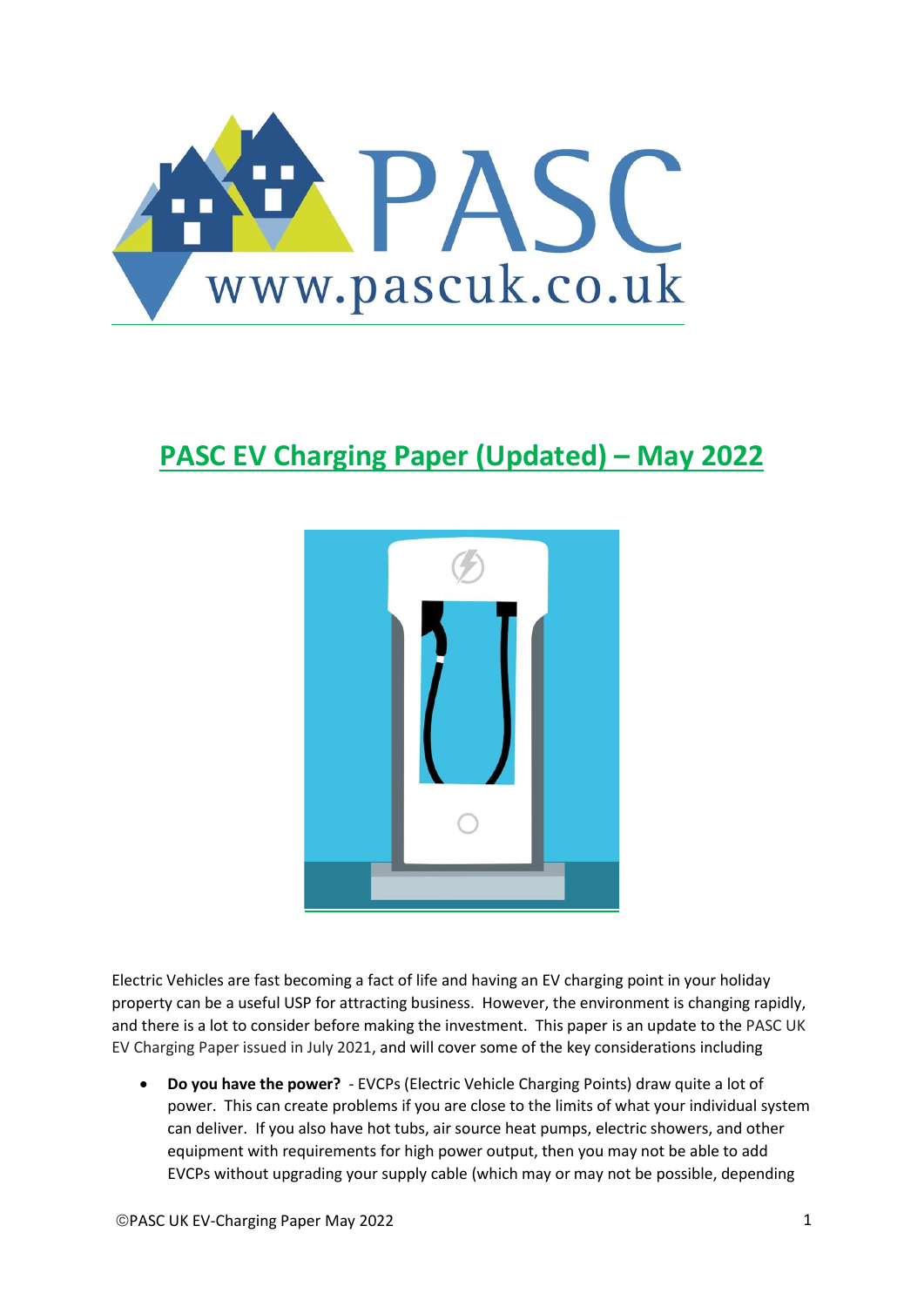on local supply, but also may not be cheap). Most houses are on a single phase fused at 60, 80 or 100 Amp. *Make sure you check BEFORE ordering your unit(s),* as an electrician will refuse to install a unit if it will cause you capacity to be exceeded. Unfortunately, some places (especially those far away from a substation) simply won't have sufficient power to support EV charging

- **Whether to charge guests** offering free charging was a great marketing hook when there weren't many EVs driving around. Now, with a lot more on the road, and energy prices rising hugely, it may not be viable to offer all-inclusive pricing.
- **Regulatory Changes** The Government is introducing new rules The Electric Vehicles (Smart Charge Points) Regulations 2021 – which will come into effect as of June 2022. The Government's aim is to maximise the use of smart charging technologies, to benefit both consumers and the electricity system, whilst supporting the transition to EVs. To meet this aim, we believe they are encouraging consumer uptake of EVCPs (electric vehicle charging points) that have smart functionality and provide appropriate protection for consumers and the grid and meet the following objectives: grid stability, cyber and data security - safety and data privacy and interoperability
- **How strong is your Wifi/Mobile signal?** The most straightforward way of charging your guests will be to install a charger which debits the guest's credit card at the point of delivery without the need for intervention by the owner. Much like the "pay at pump" option at fuel stations. This requires a strong enough Wifi or mobile signal to enable the system to take card details. If it isn't strong enough at the site where the EVCP is located, you won't be able to charge the guests. *Make sure you check BEFORE ordering a Wifi-enabled unit* – you won't get a refund if you install and it doesn't work for lack of signal.
- **Grants**  What is available, under what conditions, and is it worth it?
- **How to charge guests for charging** with just one cottage, this can be a straightforward flat fee addition to pricing, but if cottages are sharing chargers, you need to add technology to be able charge a specific guest
- **Commercially available options for charging** (different techs tokens, apps, cards, etc), and supplier/contract details
- **Insurance**
- **Appearing on Maps**
- **The PASC UK Buying Club**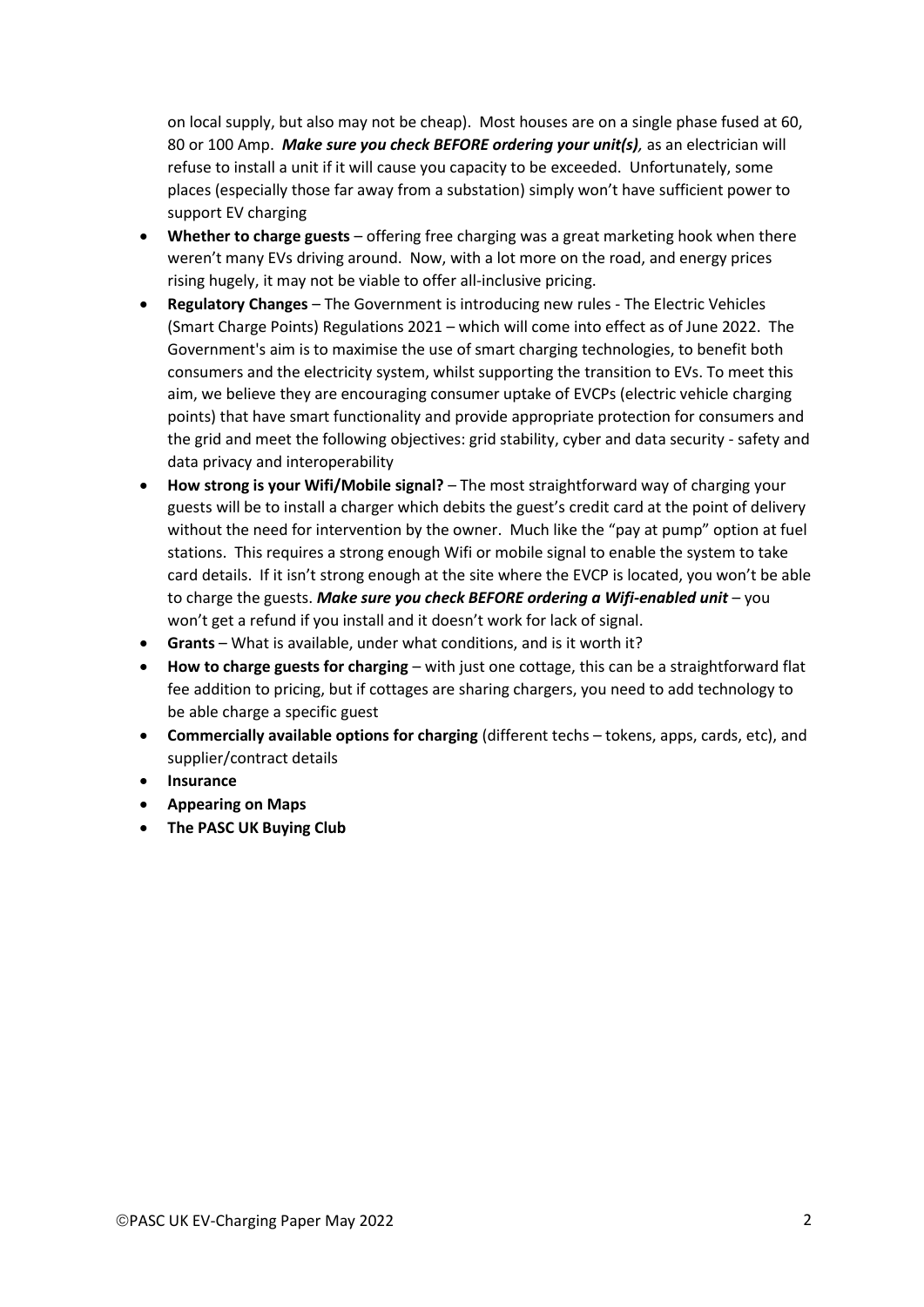# **Do You Have Sufficient Electrical Capacity to add EVCPs?**

This is something that many of us never even think of. We just assume that because we are on mains electricity, we can draw down whatever we need when we need it. However, typical houses are on a single-phase supply, and usually have either a 60 Amp, 80 Amp, or 100 Amp main fuse (depending on age and location). That corresponds to a maximum total power delivery to the property of 14kW, 18.5kW, and 23kW respectively. However, this isn't an absolute maximum - you can take quite a lot more than this for a few seconds (to cover the surge when something like a large motor starts up), and a modest amount more for several minutes (so boiling the kettle during the ad breaks won't necessarily crash the system if you were otherwise up against the limit). However, if you have neighbours (for example in a village/town location) you may also have more restricted supply. The supply companies may have an agreement to supply you and your neighbours with 18kW each, but they work on the assumption that not everybody will be using the full amount all the time. In fact, they **only provide capacity in the distribution network for about 2kW per house,** as this is (historically) usually enough to get by without problems when spread across a whole housing estate or village. However, as we start adding draws on the system that require a more sustained supply – such as ground or air source heat pumps and hot tubs – that calculation can start to look insufficient.

Because EV charging requires sustained periods of draw on the system (it will be running on full power for several hours until the car is charged), it is more like an industrial load than (for example) running the kettle or electric shower for short periods. So, when the car is on charge, you have less capacity for the other electrical appliances in your house (electric showers, washing machines, dryers etc). Any installer coming to fit an EVCP should assess the maximum demand before installing a charging point. The installer is also supposed to notify the local Distribution Network Operator (examples would be Western Power, Northern Powergrid etc – to find your regional DNO see [https://www.nationwideutilities.com/service/dno-idno/\)](https://www.nationwideutilities.com/service/dno-idno/), so that they know when the number of EVs in the area is increasing to the point that their 2kW per house trade-off is about to break down.

If you want more than one charging points, then you are much more likely to run out of capacity - if you started off with a 60 Amp supply and put in two standard 30Amp units then there would be nothing left for the rest of the appliances in the house (and the installer should have refused to do this). Your options then would be to:

- ask the Distribution Network Operator to increase the size of your supply if the cable feeding your house has spare capacity, this could be achieved by changing the fuse to a higher Amperage; if you don't have spare capacity then you might need to upgrade the cable supplying your property, which can be very expensive (we have examples from members who have paid over £35,000 to install a new 3-phase supply!). Depending on the size and location of your site, this may or may not be worth the investment.
- install smart charging points, which can balance the car charging against the other consumption in the house, or balance charging on more than one charging point. All EVs are designed to accept this (ie. variable charge rate instructions from the charging point), and the equipment is straightforward and not particularly expensive.

EV Charging Points need their own dedicated circuit – Regulation 722.311 of BS7671 (the British Standards requirement for Electrical Installations) states that a dedicated final circuit shall be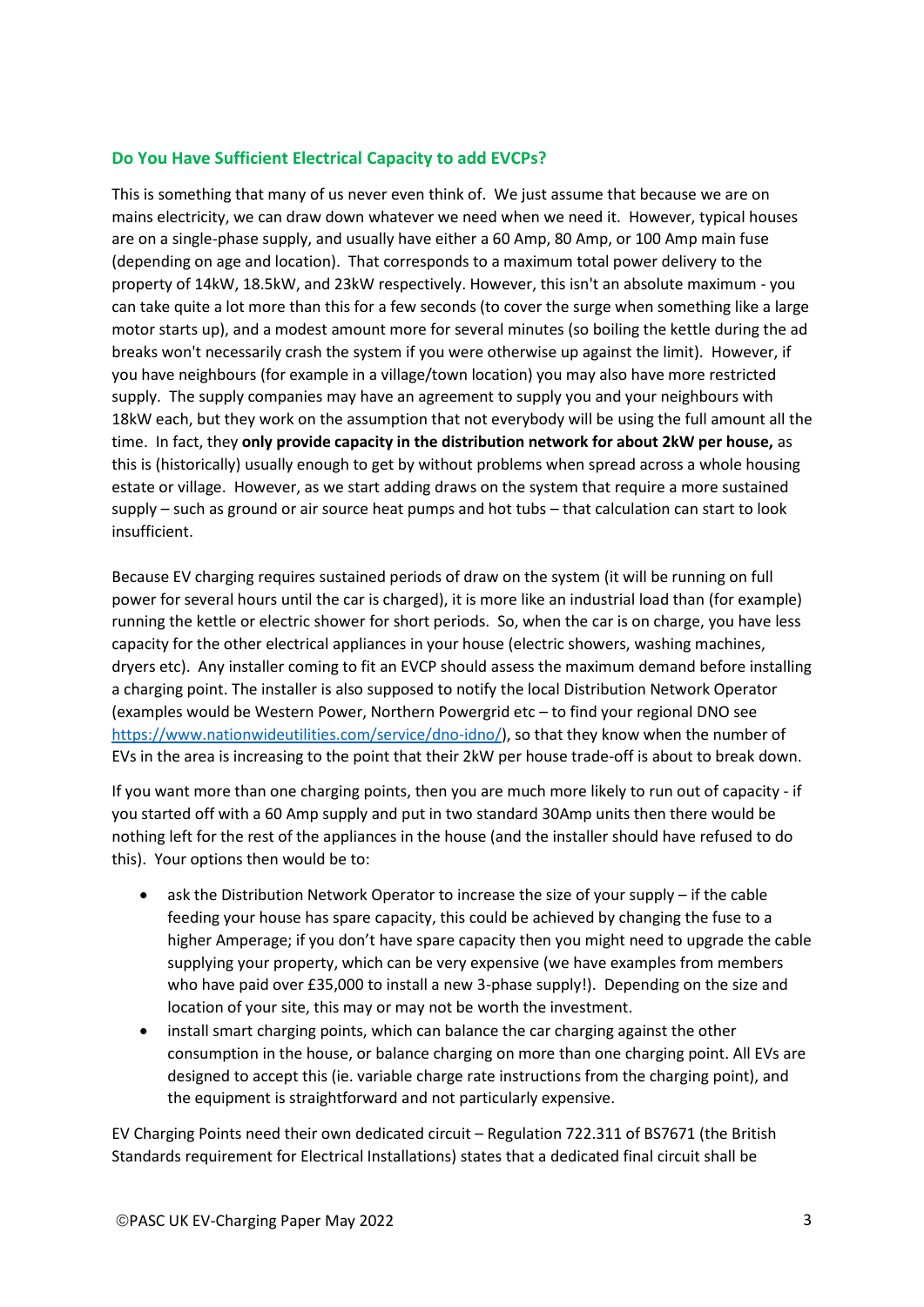provided for the connection to electric vehicles. This is because, when charging, Electric Vehicles often use full load hence the need for dedicated circuits.

# **Can't Guests Just Charge From my Domestic Supply?**

Most EVs are supplied with a cable with a three-pin 13 Amp plug (often known as a "granny charger"), which will plug into a domestic socket. A regular three-pin plug will draw a maximum charge of 3kW, which will add about 10 miles of range per hour of charging. Which is fine in theory if your guests just need a top-up after local journeys but is unlikely to give a full charge overnight. However, a proper charging point will have safety features and protections built in, and have a lower risk of fire and electric shock than using a domestic socket. Using an extension cable is **definitely not** recommended, as it increases the risk of fire. In addition, **many insurance companies will not cover you for guests plugging their EV into your domestic sockets**.

# **Why is it dangerous and why might it invalidate your insurance?**

### The technical and legal answer…..

The wiring regs (BS7671) have a very specific section in an amendment they made in February 2020 regarding sockets that may be used for EV chargers.

They must have one of:

- an earth rod mesh
- an earth rod network
- or an earth rod that has an extremely low impedance

They must meet the following requirements:

- They must not be connected to the PME (Protected Multiple Earthing) system that will be in place in most properties
- You must ensure a voltage of less than 70V rms between the vehicle and the ground.
- It needs be a specific type of socket that allows the full 13A to be drawn with no damage, perhaps over a prolonged period of time, (so not a standard 13-amp socket and one that has EV stamped on the back).
- You should never use a standard 13-amp socket as they are not rated for EV Charging.
- This socket must be marked as an EV socket.
- Each EV connection must have its own RCD-DD device which would disconnect the live, neutral and earth conductors from the vehicle in the event of a fault.

Without such safety protocols being in place the body of the car could become live at any point, a normal 13A socket could catch fire, especially if that socket is close to a window and is in proximity to soft furnishings or curtains.

There is an explanatory video here <https://youtu.be/KQEFy6tPUa0?t=1141> which goes through the EV charging section of the regs.

In the video at <https://youtu.be/KQEFy6tPUa0?t=1722> There is a section on the specific type of outlet to be used.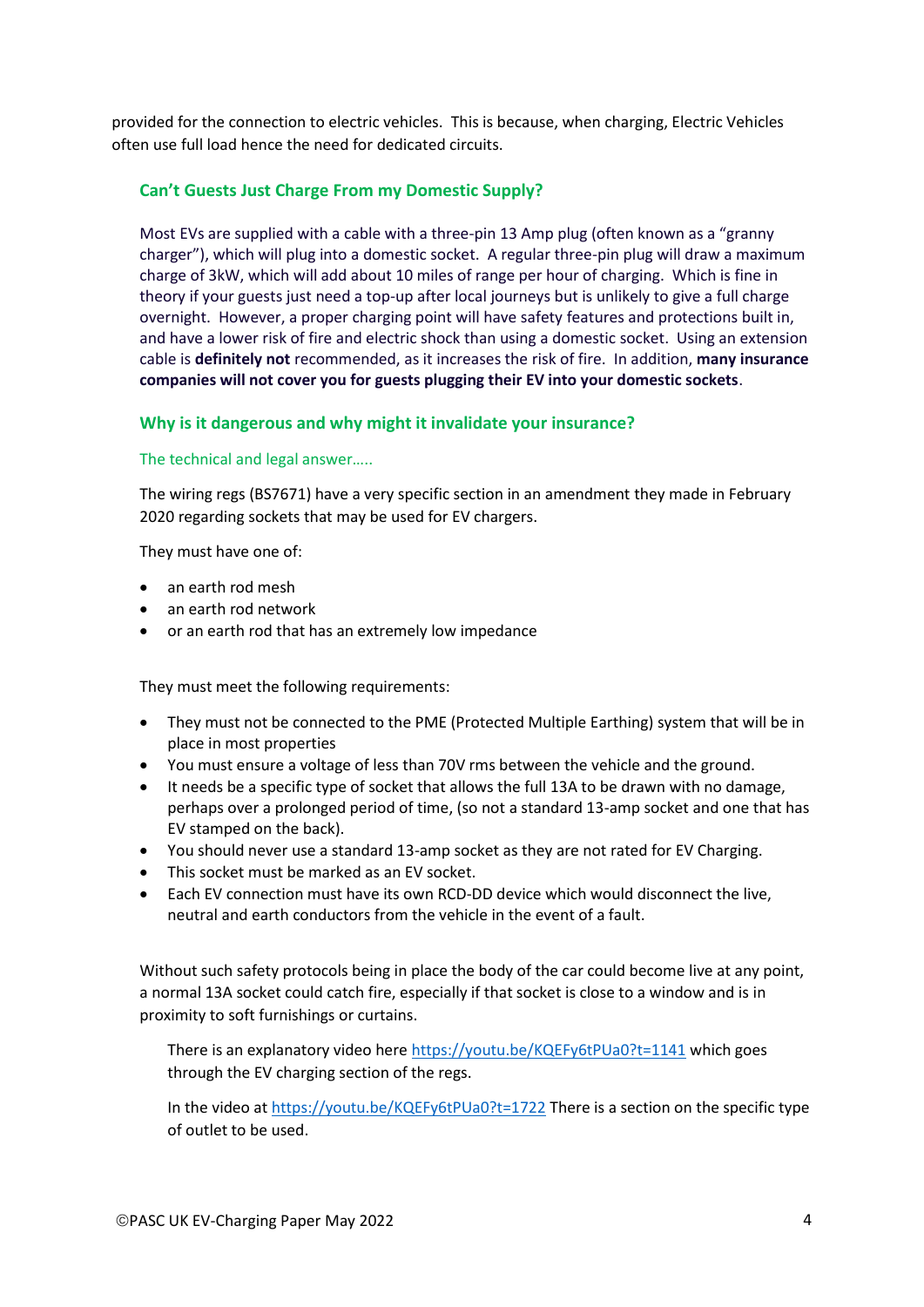A further video linked to that one shows the problem when a protective earth / neutral connector is broken <https://youtu.be/KQEFy6tPUa0>

There is also the document that can be cited which is the amendment to the regs: [amendment1\\_read-only\\_final.pdf \(theiet.org\)](https://electrical.theiet.org/media/2337/amendment1_read-only_final.pdf#:~:text=Amendment%201%3A2020%20to%20BS%207671%3A2018%20Requirements%20for%20Electrical,to%20comply%20with%20BS%207671%3A2018%20incorporating%20Amendment%201%3A2020.)

# **PASC UK Comment**

To protect both your business, property and your guests and to maintain insurance cover it is essential that a properly installed EV Charging point is installed by a reputable qualified installer.

We would also strongly recommend making your EV charging rules at your property clear to your guests, especially if you do not currently offer professionally installed charging options. Perhaps by making it clear where the nearest charging station are.

# **What Are the Different Speeds of Faster Charger?**

In addition to the slow/granny charging (at 3kW), there is also "Fast Charging" and "Rapid Charging"

• **Fast charging**

A 7kW charger will usually take about 3-5 hours to charge an EV, while a 22kW unit could deliver a full charge in a couple of hours. These are the type you typically find in supermarket car parks and shopping centres. They will work with 16A or 32A single-phase electrical supplies. To install a 22kW charger, you would need to have a three-phase electricity supply. Most residential properties in the UK only have single-phase supply and cannot use a three-phase 22kW charger. You can apply for an upgrade to threephase supply through your DNO, but this could cost you up to £15,000 (or more, depending on location, distance from the supply etc).

• **Rapid charging**

A rapid charger can be rated at anything from 11kW to 120 KW and can deliver 60- 200 miles of range in **20-30 mins**. Rapid Chargers will need 32A or 60A 3-phase power supply (the ultra-rapid chargers require DC supply, which is not used in domestic settings). In general, higher power levels will charge quicker. These may be an investment worth considering for larger complexes.

# **Should I Charge My Guests?**

Two or three years ago, when more holiday cottage owners started installing EV charging to attract guests, there were relatively few EVs around. Having an EVCP certainly got a few extra bookings (which was the object of the exercise!), but it wasn't a regular occurrence. Now, those with EVCPs can often find that they have not only one vehicle plugged in regularly, but often two or more guest EVs competing for the same supply. However, prices of electricity – particularly if you are on a commercial supply – have risen significantly. In 2021, the average price of electricity for businesses was 14.40p per kwH - [https://www.businesselectricityprices.org.uk/cost-per-kwh/.](https://www.businesselectricityprices.org.uk/cost-per-kwh/) We have heard of current (March 2022) new quotes for business tariffs are in excess of £0.60 per kwH, representing more than a fourfold increase in costs. Higher demand for EV charging - at much higher prices than last year - obviously makes for a persuasive argument to charge guests. After all, you don't offer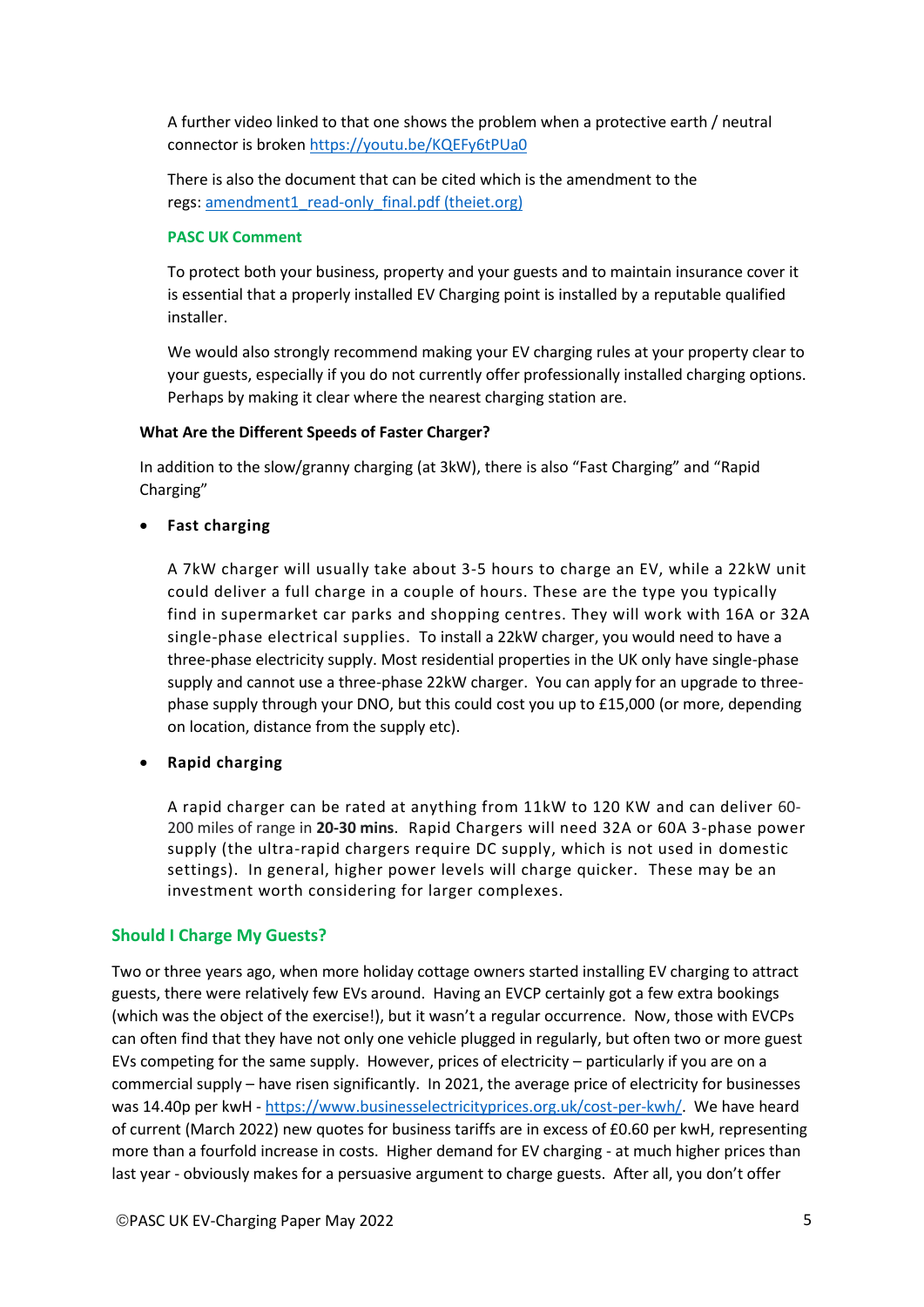free diesel/petrol to your ICE (Internal Combustion Engine) guests. While free charging was a very attractive marketing hook, the mere fact that a holiday cottage has on-site charging is in itself an attraction, as "range anxiety" is very real, and many holiday areas have poor charging infrastructure.



If you are going to charge, then you need a mechanism for doing so. If you only have one cottage, then it can be relatively straightforward, for example adding an optional fixed fee per night for EV charging to your booking form. However, if you have multiple cottages and one or more chargers, then it becomes more complicated to work out who is using which charger when and for how long. It then makes sense to have a "smart" meter, which will enable you to offer the equivalent of a "pay at pump" service to your guests. There are various options available, some involving tokens or cards (which would require interaction with the guest, which may not be practical – particularly if the owner does not live on site - and cards/tokens are easily lost), and others which will "release" the charger for use on authorisation of a credit card via an app. This will require reliable broadband/4G signal in order to operate effectively.

# **Regulatory Changes**

One of the main challenges of the growth in EVs is how the electricity network will manage the rapid increase in demand, and the potential change in electricity consumption patterns on the grid which will result from a large electric fleet. In December 2021 the Government enacted new regulations - The Electric Vehicles (Smart Charge Points) Regulations 2021 – which come into effect from 30 June 2022. As of that date, all **new** installations of charge points will be required to have smart functionality, allowing the charging of an electric vehicle when there is less demand on the grid, or when more renewable electricity is available. Without smart charging, the risk is that rapid growth in demand (due to growth in the EV park) could overwhelm the National Grid at peak times, as everyone arrives home and plugs in their EV at the same time (e.g. between 5pm and 7pm). Without intervention, this would require significant levels of additional investment both in the networks that transport the electricity, with the costs borne ultimately by consumers, and in electricity generation capacity to meet increased demand. By making EV smart charging mandatory (for new installations), charging can be shifted to a different time of day (e.g. overnight, when there is less demand on the system; or to times when there is a high level of renewable energy generation). This can help reduce the immediate need for costly electricity network reinforcement to meet increased demand from EVs, and offers benefits to consumers too, including savings on their energy bills, as "off peak" tariffs (such as Economy 7, or Octopus Agile) tend to be cheaper (and in some cases can be zero or even negative – i.e. you get paid to take the power).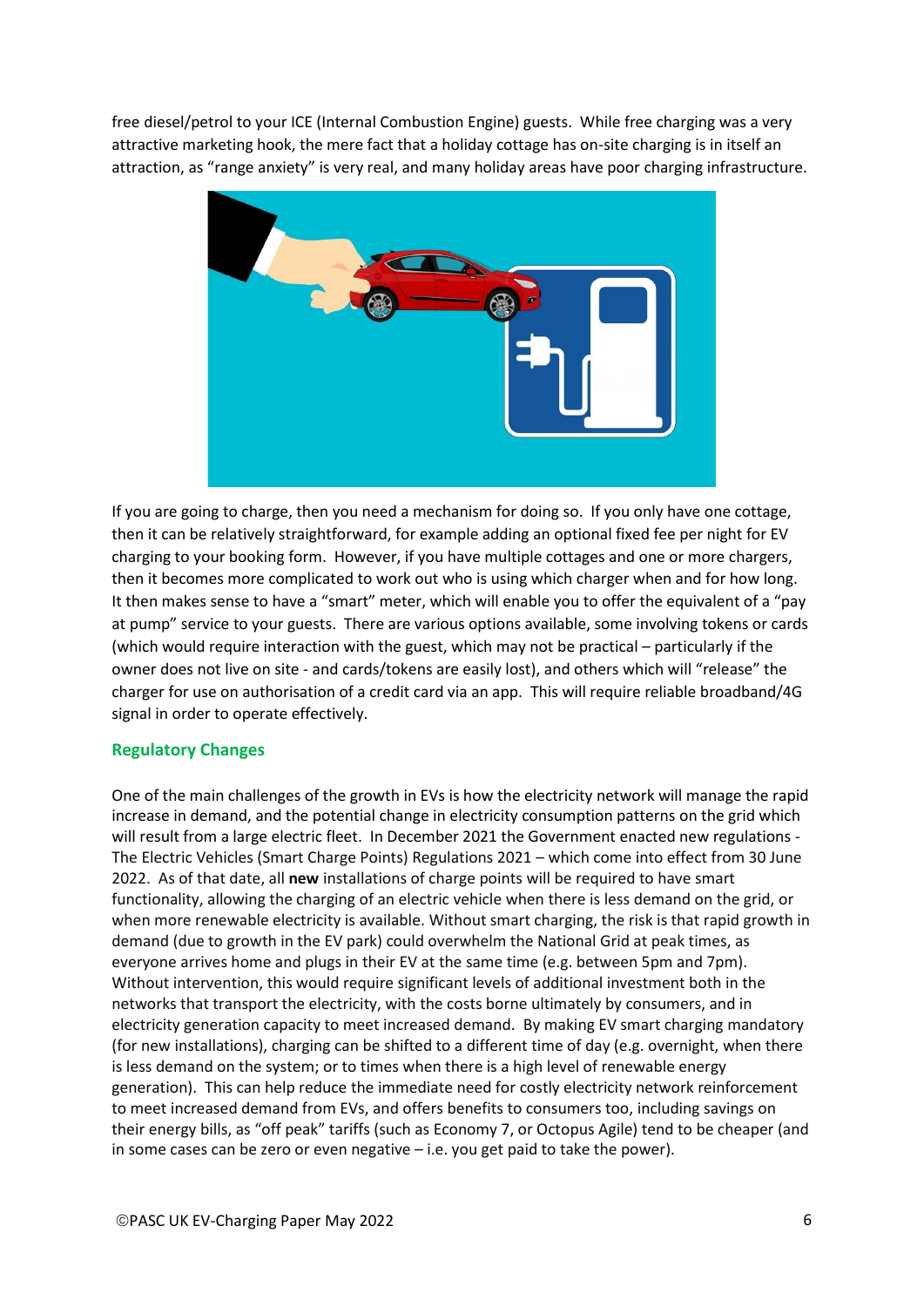The new regulations also ensure that charging points meet certain device-level requirements, enabling a minimum level of access, security and information for consumers.

The main requirements of the legislation are:

- smart functionality, including the ability to send and receive information, the ability to respond to signals to increase the rate or time at which electricity flows through the charge point, demand side response services and a user interface
- electricity supplier interoperability, allowing the charge point to retain smart functionality even if the owner switches electricity supplier
- continued charging even if the charge point ceases to be connected to a communications network
- safety provisions, preventing the user carrying out an operation which could risk the health or safety of a person
- a measuring system, to measure or calculate the electricity imported or exported and the time the charging lasts, with visibility to the owner of this information
- security requirements consistent with the existing cyber security standard ETSI EN 303 645

Charging points must also:

- incorporate pre-set, off peak, default charging hours and allow the owner to accept, remove or change these upon first use and subsequently
- allow for a randomised delay function

The full requirements are outlined in the regulation, which can be found on the following link <https://www.gov.uk/guidance/regulations-electric-vehicle-smart-charge-points>

# **Can your WiFi signal support Smart Charging?**

From 30 June 2022, suppliers will not be allowed to sell non-smart charging points. To support a smart charging point, you will need access to the internet, either via WiFi or a 4G connection.

Installation manuals for smart chargers will advise that when choosing the location for your charging point, you need to check carefully that there is sufficient signal there. We have heard from some members that while the chosen site for their ECVP showed 3-4 bars of signal on their phones, the charging unit once installed could not achieve a stable connection, and they had to add ethernet cable. Which may be fine/straightforward if it is a relatively short run, but can become expensive if you suddenly have a requirement for additional trenchwork AFTER you have run your electric cables. It is worth checking which provider your chosen unit uses for the 4G connection (if using mobile rather than wifi) as you can definitely experience variable connectivity in some areas depending on the provider. Rural locations often experience similar problems with "smart meters" for their electric supply. While they may get an OK Vodafone signal (for example) at their site, but a poor EE signal, the smart meter may not work if they use EE as the provider for the mobile signal. Some manufacturers (e.g. ROLEC) use an amplify SIM, which can operate off any network and will search for the strongest signal. If you are on a large site, it may also be the case that the signal is fine in the house, but not at the chosen location for the EVCP, so it is important to know how reliable the signal will be at the point of delivery before purchasing and installing the unit.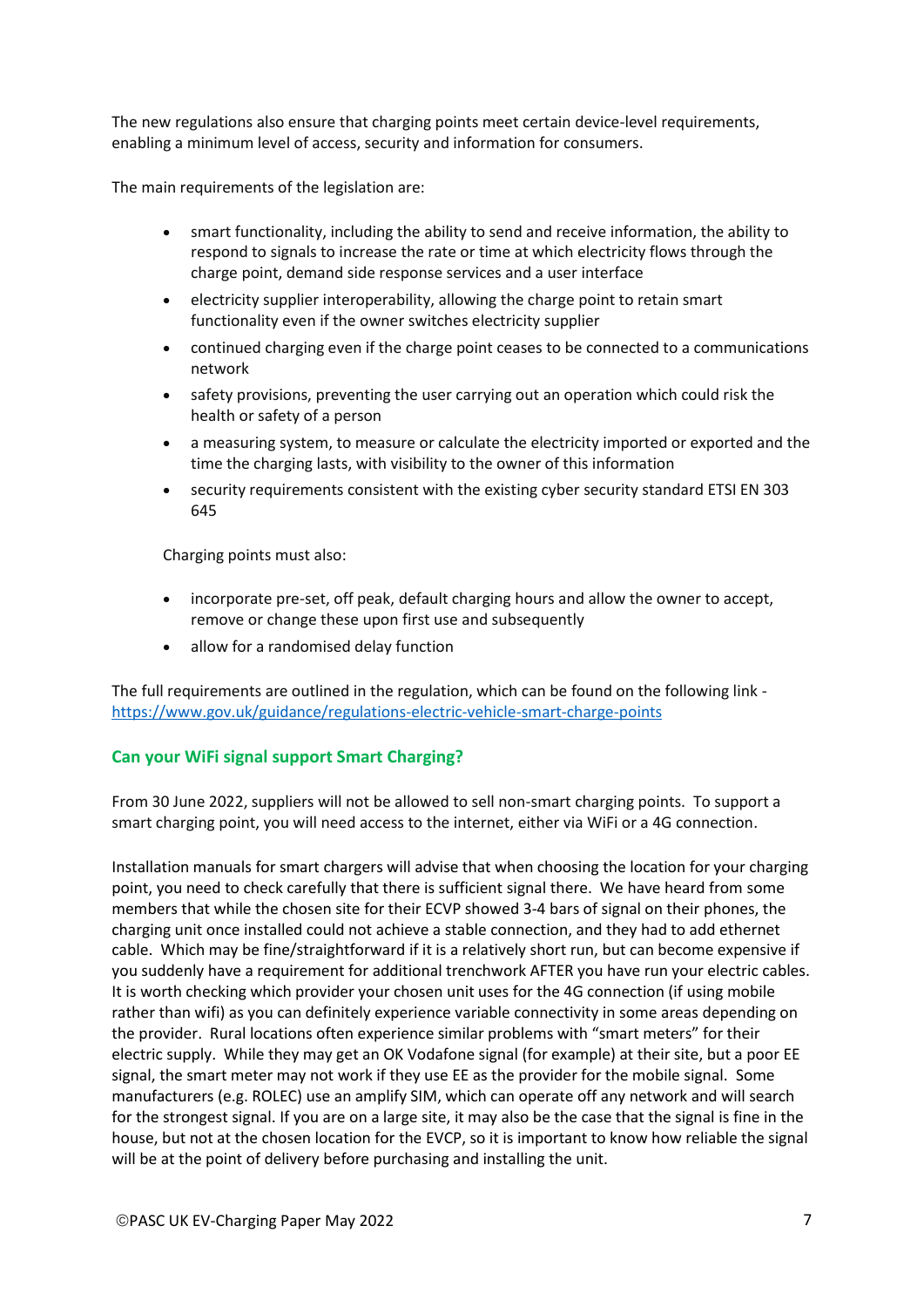

# **What Grants are available for the Installation of EVCPs in Holiday Cottage Settings?**

Grants were previously made available for home charging, and for employees in a workplace. Up until April 2022, most hospitality businesses would not have qualified for a grant for installation of EVCPs as the available grants only covered your own car (and VIN plate number was required), or a Workplace Charging Grant for employees (which very few of us would have qualified for).

From April 2022 a new grant has been made available that most self-catering businesses can apply for. The domestic scheme is still available to those who live in flats, and tenants who rent (but don't own, or have a mortgage on) their property. Again, this is unlikely to enable most self-catering operators to tick this particular box, as FHLs wouldn't qualify for the "rented accommodation" grants (these have to be applied for by the tenant, and a VIN number provided). The Workplace Scheme is still available, but few self-catering businesses will be able to comply with the criteria.

# **NEW GRANT Available from April 2022 for accommodation providers**

On 29 March 2022, the Government updated their grants policy to enable holiday and short stay accommodation to apply for a grant of £350 per charging unit. There are conditions that need to be met, and it won't necessarily be given to all applicants unless they are able to meet the criteria.

Details here: [https://www.gov.uk/guidance/workplace-charging-scheme-guidance-for-charities-and-small](https://www.gov.uk/guidance/workplace-charging-scheme-guidance-for-charities-and-small-accommodation-businesses)[accommodation-businesses](https://www.gov.uk/guidance/workplace-charging-scheme-guidance-for-charities-and-small-accommodation-businesses)

The criteria is as follows: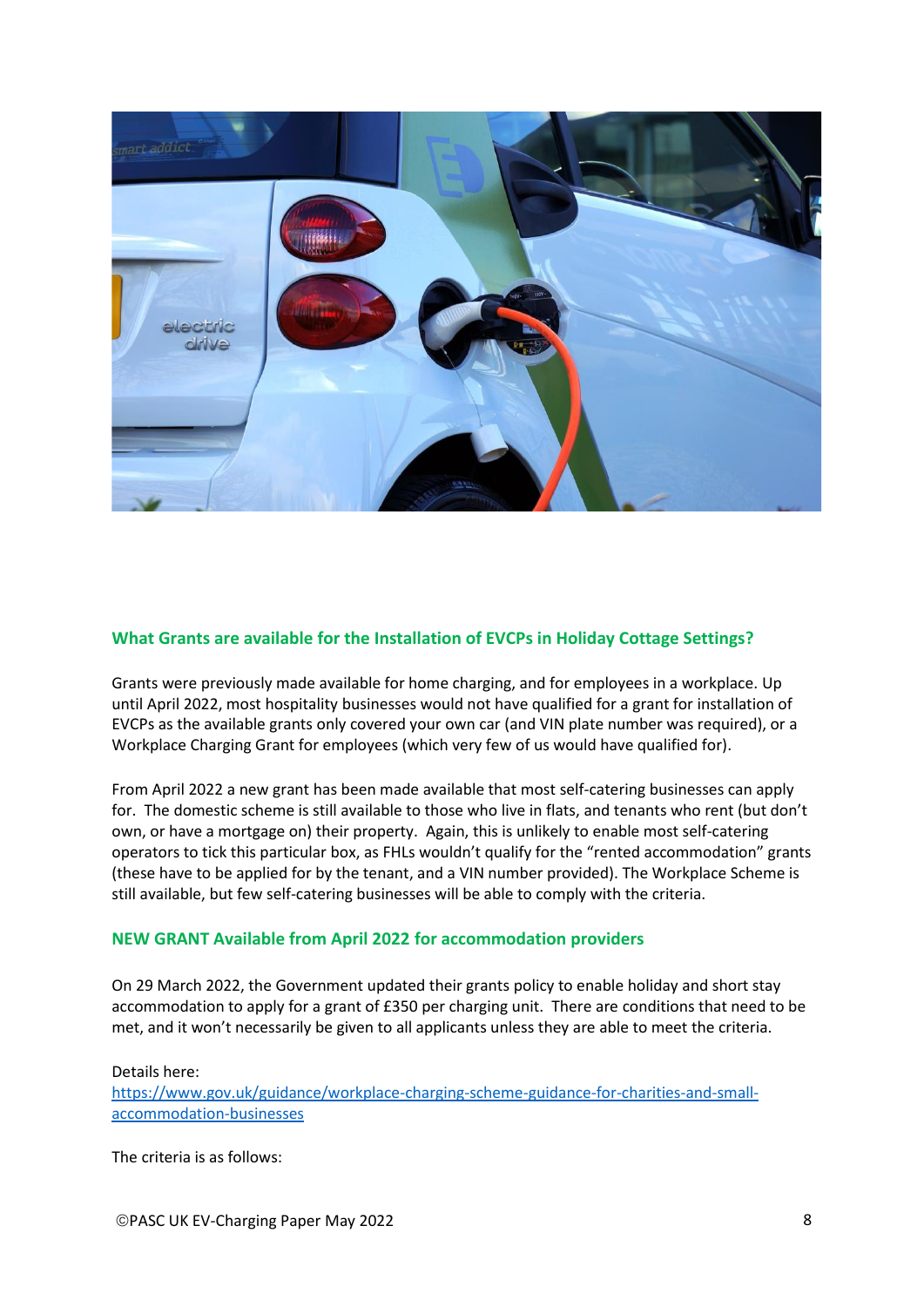The scheme is open to applicant organisations that fulfil all of the following criteria and can prove this using the evidence required. Your organisation must:

- be either:
	- a registered charity
	- an accommodation business with 249 employees or less
- $\bullet$  have received or have currently pending at the time of application less than €200,000 of public support in the last 3 financial years (meaning the previous 2 financial years plus the current financial year) and satisfy the state aid requirements for de minimis aid
- declare a need for EV charging equipment (you do not need to possess a plug-in EV)
- be located in England, Wales, Scotland or Northern Ireland (applicants in the Channel Islands and Isle of Man are not eligible)
- have dedicated off-street parking. The parking facilities must be clearly associated with the applicant's premises and be either on-site or a reasonable distance from the place of work. There is no restriction on who may use the parking, be it customers, guests, visitors, staff or others
- own the property or have consent from the landlord for chargepoints to be installed at all the sites listed in the application

# **Evidence required**

To prove your business is an ongoing concern, you need to use your Companies House reference number.

If you do not have this, you may use a VAT registration number.

If you have neither of these, you may use an HMRC registration letter.

Charities not in possession of any of this documentation can upload a copy of their registration to the Charity Commission or a letter from a principal regulator by using the upload field reserved for the HMRC registration letter.

If you are unable to provide any of these documents, we will be unable to issue you with a voucher.

If you are unsure about the eligibility of your organisation, contact the DVLA at workplacechargingscheme@dvla.gov.uk.

# **HMRC Registration Letter**

Having contacted the team that deals with EV grants at HMRC for clarification on what an "HMRC Registration letter" might be, we received the following response: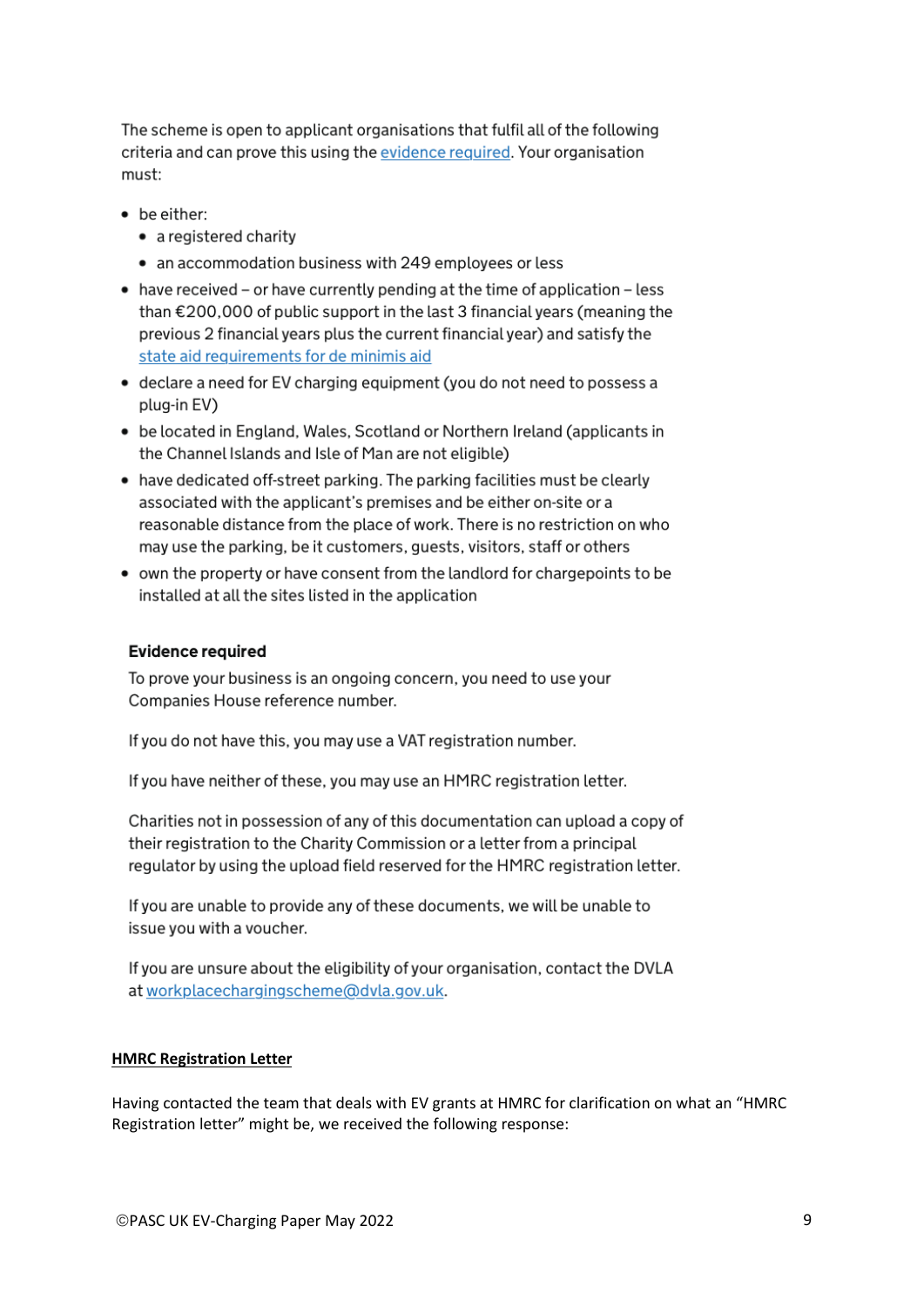*An HMRC letter would be a letter in the business's name and address and would normally have the tax reference number on it (UTR number). The details attached to the letter will have to match the details provided when applying for a workplace charging scheme voucher in order for the voucher to be approved.*

You must make sure that your application is made in the name that is shown on the letter from HMRC, your UTR (Unique Tax Reference) number is on it and that the address you're applying for matches the address on the letter.

### **The above quote also applies to the workplace grant below**

# **Current Homecharge Scheme**

**This grant can now only be applied to those that meet this eligibility criteria:**

The scheme will remain open to:

- homeowners who live in flats
- people in rental accommodation (flats and single-use properties)

### **Full details here:**

[https://www.gov.uk/government/publications/customer-guidance-electric-vehicle-homecharge](https://www.gov.uk/government/publications/customer-guidance-electric-vehicle-homecharge-scheme/electric-vehicle-homecharge-scheme-guidance-for-customers)[scheme/electric-vehicle-homecharge-scheme-guidance-for-customers](https://www.gov.uk/government/publications/customer-guidance-electric-vehicle-homecharge-scheme/electric-vehicle-homecharge-scheme-guidance-for-customers)

# **The Workplace Grant**

There is also a Workplace Grant, which is intended to support the installation of EV charging for staff and delivery vehicles, but NOT for customers, which is what we are really looking for. This may still work for some of the larger businesses.

Full details here: <https://www.gov.uk/guidance/workplace-charging-scheme-guidance-for-applicantsv>

Criteria as follows: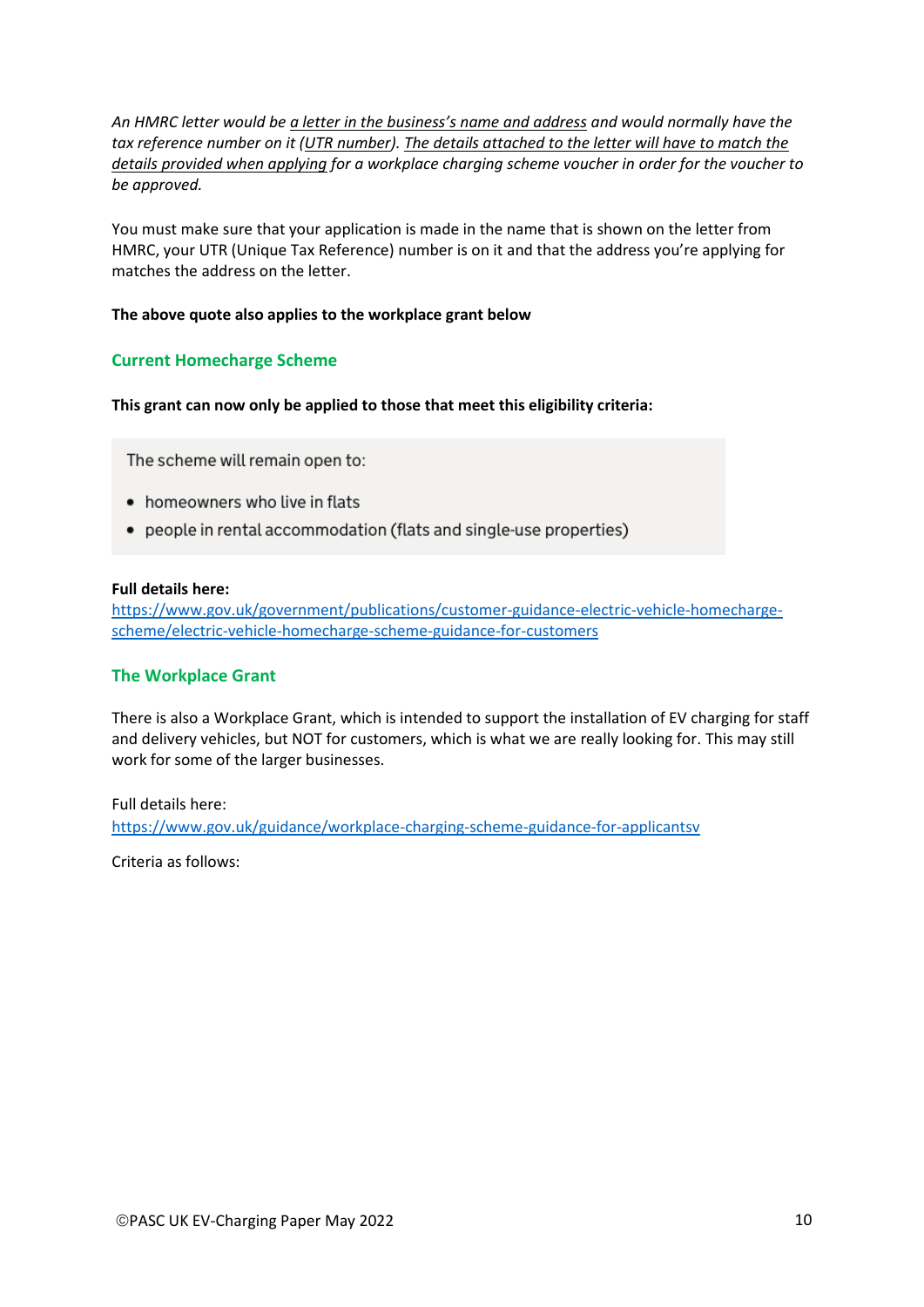#### Who can apply for the grant

The scheme is open to applicant organisations that fulfil all of the following criteria and can prove this using the evidence required. Your organisation must:

- be a registered business, charity or public sector organisation
- · either:
	- be a public authority this includes government departments and their agencies, the armed forces, local governments, the NHS and emergency services (in considering eligibility, OZEV will use the public authorities referenced in the Local Government Act 2003, Section 33 and the Freedom of Information Act, Schedule 1, parts 1-3)
	- have received or have currently pending at the time of application less than €200,000 of public support in the last 3 financial years (meaning the previous 2 financial years plus the current financial year) and satisfy the state aid requirements for de minimis aid
- declare a need for EV charging equipment, or an intent to encourage uptake among their staff and/or fleet (you do not need to possess a plug-in EV)
- . be located in England, Wales, Scotland or Northern Ireland (applicants in the Channel Islands and Isle of Man are not eligible)
- have dedicated off-street parking for staff and/or fleet use only
- own the property or have consent from the landlord for chargepoints to be installed at all the sites listed in the application

#### Sites that are not eligible for this scheme

The following sites are not eligible for the scheme:

- locations outside England, Wales, Scotland and Northern Ireland (including the Channel Islands and Isle of Man)
- parking facilities that are part of a domestic property (and it is not your primary place of work) - you may be able to apply to the EVHS instead if you want to install an EV chargepoint in a residential dwelling
- where the site of installation is an address that has claimed previously under the EVHS or Domestic Recharging Scheme (DRS)
- . parking facilities that are solely for customer use
- parking facilities not designated to the applicant
- parking facilities that have not yet been built only existing designated offstreet parking is eligible for the scheme; a confirmation letter (from, for example, your local council) does not oblige the applicant to proceed with the construction and OZEV, therefore, cannot rely on it as evidence

OZEV will not grant exceptions for locations that do not meet these eligibility criteria.

# **What are the Options for Charging Guests?**

### **Non-smart charging**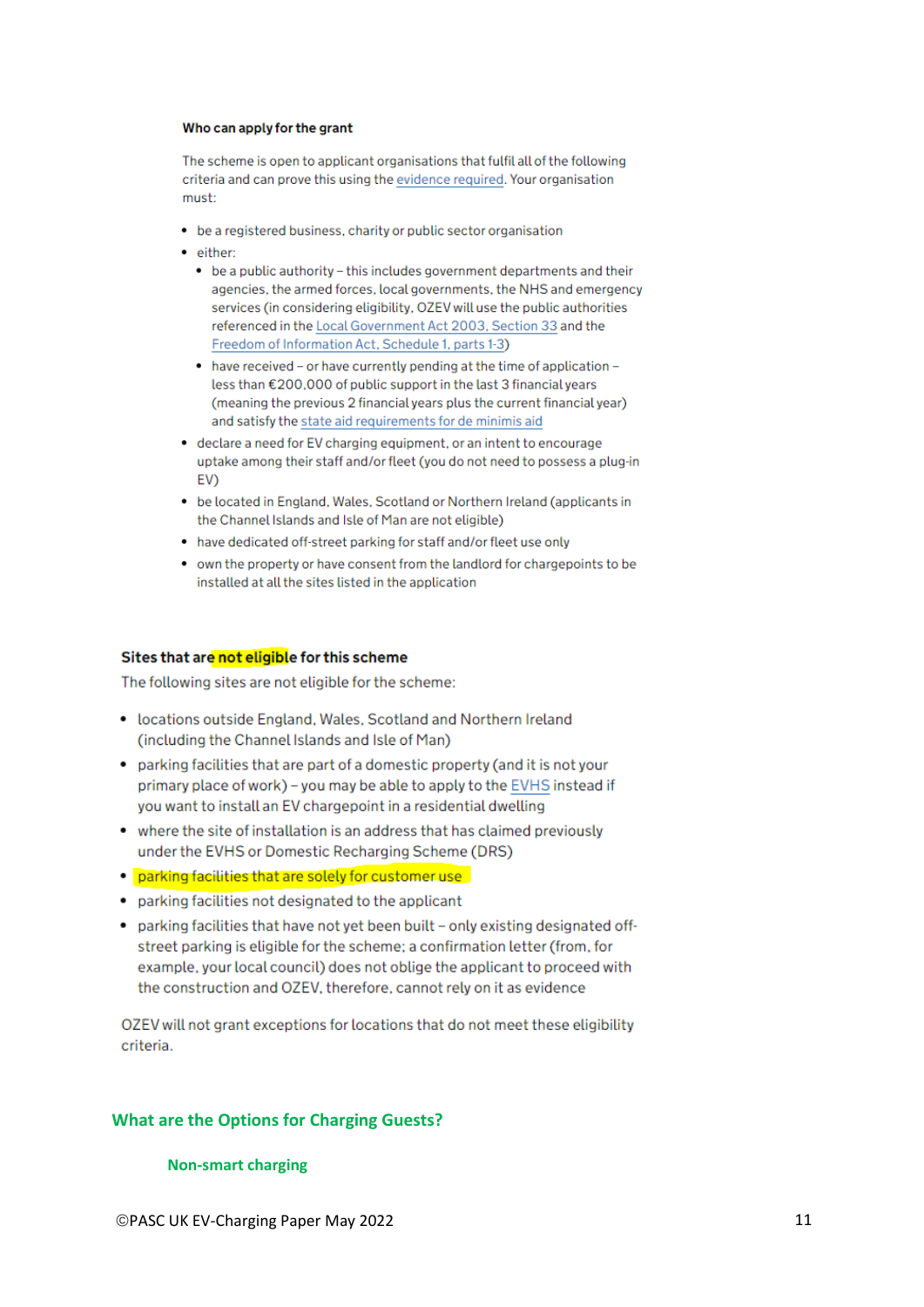If you currently have an EVCP and don't want to (or can't) upgrade to a smart charger, then you still have some options. With just one cottage, this could be as simple as a straightforward flat fee addition to pricing (which you could build into your booking page as an option), or a "fair usage allowance" per stay (which would require a degree of owner intervention in terms of meter reading, and assumes a dedicated meter for the charger). However, if you have multiple cottages sharing chargers, you are likely to need to upgrade and add technology to be able charge a specific guest. If you are planning on charging on a "best guess" basis, then you will need to know the battery size of the car, and the tariff you are being charged. The cost to fully charge (from empty) an electric car can easily be worked out using the following formula

# *Electricity Tariff (e.g. 30p/kWh) \* Battery size (e.g. 40kWh)/100 = cost (here £12.00)*

Obviously, the current volatility in commercial electricity prices could make a significant difference to your cost, depending on the rate you are paying. If you were lucky/smart enough to lock into a lower tariff of 16p/kWh in January it will be relatively low, but current commercial rates for new contracts are being quoted at upwards of 60p+/kWh. If you don't want to lock into a high rate (because you think rates may come down), and accept the Standard Variable Rate, you could be paying a lot more per kWh. We have reproduced below the cost at the two extremes to give an idea of the margin surrender of an "all inclusive" holiday rate if your electricity rate gets changed because it goes off contract. Also be aware of what your T&Cs were when the guest booked – if they booked a holiday for 2022 which was inclusive of free charging at the time of booking, you (sadly) can't suddenly spring a big bill on them, unless your T&Cs included a clause saying you reserve the right to change pricing if fuel/power prices increase (much as the airlines do). Most of us will not have this in our T&Cs, so we will just have to absorb the cost, and change T&Cs for future bookings. If your tariff includes both a day rate and a (lower) night/off peak rate, then you could ask guests to only plug in during the off-peak hours, so you are charged at the lower rate.

The numbers below look rather scary if you multiply by seven and assume they recharge daily, but remember it is unlikely that most guests will be returning to their cottage with zero charge, and charging fully every day of their holiday. They will usually be using your charger to top up on a daily basis. However, it all adds up.

| Car                | <b>Battery</b> | Charge@ 16p/kWh | Charge@ 60p/kWh |
|--------------------|----------------|-----------------|-----------------|
| Nissan Leaf (2018) | 40 kWh         | £6.40           | £24.00          |
| BMW iX3 (2021)     | 80 kWh         | £12.80          | £48.00          |
| Tesla Model X      | 100kWh         | £16.00          | £60.00          |

# **Smart Charging – Commercial Options**

*Disclaimer – This paper has no ambitions to be a "Which" report on which technology or charger owners should buy. It is only intended to outline some of the technologies currently available on the market. Some of the information has been gained from PASC UK members who responded to the questionnaire, so will be anecdotal, and none of this information replaces the requirement for anyone considering installing a smart EVCP to do their own research. There are many options that a decent Google search will call up. Always check the reviews and the terms and conditions of the installations*.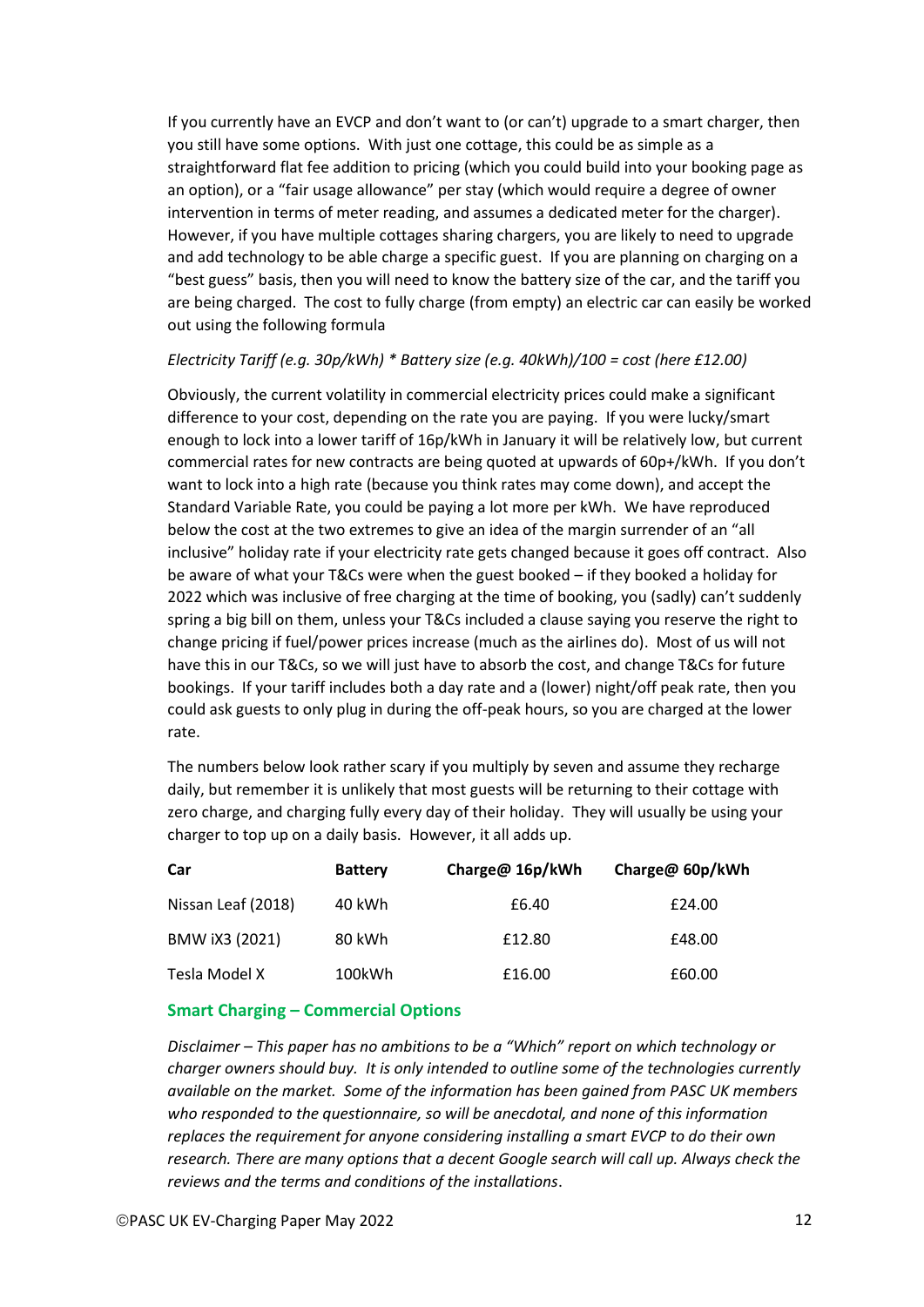It's impossible to come up with a standard figure for an installation cost, as so many circumstances vary. You may need a long trench digging to put the charger in the right place, you may need to upgrade a distribution board. Your requirements for a single cottage, or a multi-cottage complex will be different.

The ballpark figures quoted by Members during our original research (in 2019/20) was that a good quality car charging units averaged £500, and installations averaged another £500. However, these prices were for "non-smart" units, and mainly for average domestic-style installations, so should not be used as a guide for current pricing for smart units. The total installed cost will depend on a number of factors, including the unit(s) you choose, your current electricity setup, the distance of the EVCP from the consumer board, etc.

Getting multiple quotes from reputable suppliers would be the best next step.

PASC UK Members can get a discount from ROLEC for the supply of the chargepoint units. ROLEC manufacture the product in the UK. You will need to quote your business name so that ROLEC can check with PASC UK whether you are a member, in order to apply the discount. Members will also need to be registered with the Buying club. See note at bottom of Paper.

ROLEC Contact: Darren North National Sales Manager [darren@rolecserv.co.uk](mailto:darren@rolecserv.co.uk) [www.rolecserv.com](http://www.rolecserv.com/)

**ROLEC** - [www.rolecserv.com](http://www.rolecserv.com/) - has several options with pay-to-charge technology.

The units have an amplify sim card in them which uses all major networks and attaches to the strongest one at that time. It the signal is not strong enough in the location where you are siting the unit to guarantee connectivity, then they would recommend having the smart OCPP units connected by ethernet for a constant connection.

- Largest range of charge point solutions in the UK, with solutions suitable for domestic, commercial and public charging
	- o Single phase and three phase charging solutions
	- o Single and dual outlet unit options
	- o AC (fast-superfast) & DC (rapid-ultra rapid) chargers
	- $\circ$  Built-in TruePen options, negating the requirement for an earth rod which reduces installation time and costs
	- $\circ$  Smart load management options avoid overloading your electricity supply
- Various activation methods
	- o IOS & Android friendly mobile app
	- o Web browser option (guest use without the need to register)
	- o RFID activation
	- o Reception controlled activation
	- $\circ$  Simple plug and play
- Full control of your network (smart options)
	- o Display chargers on the VendElectric app or remain hidden and provide only approved users with access
	- o Free vend charging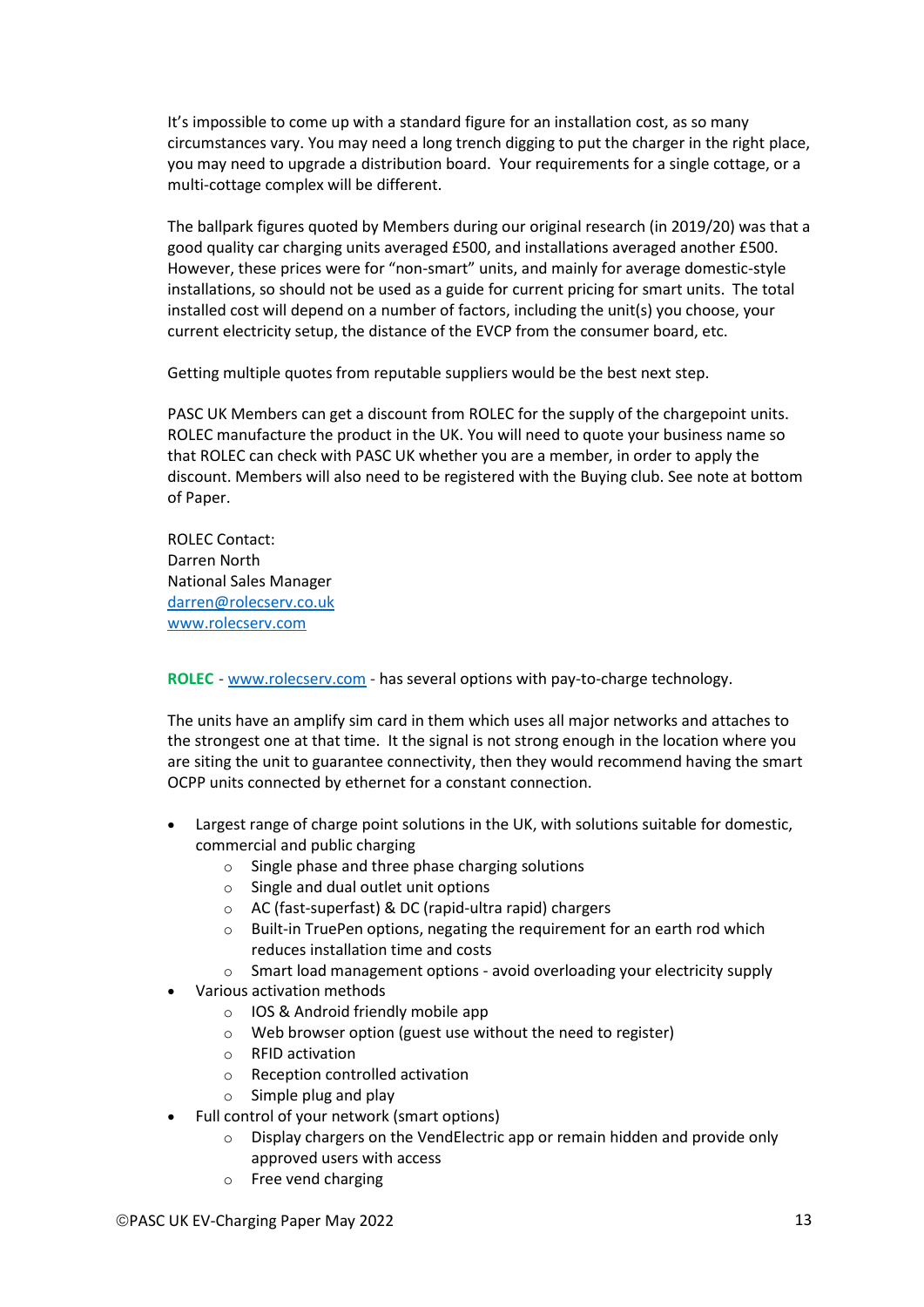- o PAYG billing by either per hour or per kW
- o Monitor charge point uptime, utilisations, revenue and much more

**Easee Charging - <https://easee.com/uk/commercial-buildings/>**

- Charge points can be daisy-chained (so adding more points is easy and doesn't require an additional supply)
- The points can deliver up to 22kw each (and can be load-balanced and adjust as cars plug in / finish so multiple points on the same supply will not overload the fuse board)
- There are multiple options for access, including:
	- o An RFID card (possibly per property?) to allow charging (free/chargeable)
	- $\circ$  Monitoring software in the case of the above so one could raise an invoice for the power used at the end of a stay (or return the unused portion of a pre-payment)
	- o Access via a free-to-download app which charges per kw-hour used. The app handles the billing process, deducting 10% for costs then returns the balance to the property owner. You can set the rate. This also distances the owner from the payment side – you make the EVCPs available, but are not seen as selling the electricity which is being handled by another organisation much as EV-owners are used to wherever else they go. Guests are free to use this or to use other commercial points

# **Project EV - [https://www.projectev.co.uk](https://www.projectev.co.uk/)**

- Pro Earth charging range eliminates the need to install any additional earth spike, which means no extra costs & an easy install.
- Project EV chargers work in harmony with solar panel technology, meaning you can charge your vehicle using the green energy generate by your solar system.
- Secure your charging cable with Project EV's cable lock system. Lock your originally untethered cable to your charge point and vehicle, ensuring user peace of mind, and full protection.
- All Project EV AC chargers have the ability to dynamically load balance, ensuring that the power of your household is distributed evenly across all your electrical appliances.
- Project EV chargers with a dual gun, or triple gun, outlet have the ability to charge multiple vehicles simultaneously.
- The entire Project EV range comes with onboard RCBO isolation as standard. Enabling you full electrical protection, ready out of the box.
- The FREE Project EV App allows you to choose and customise charging rates, prioritise off-peak charging to maximise savings (including via a solar charging mode) and create charging records; so you can see and control all your data.

# **SyncEV - [https://www.syncev.co.uk](https://www.syncev.co.uk/)**

- Domestic and commercial chargers
- Works with a downloadable App (guest needs to download)
- Owner gathers guest email to authorise their use
- App records usage, and guest is charged accordingly
- Requires owner intervention (invoicing for usage)

# **Insurance**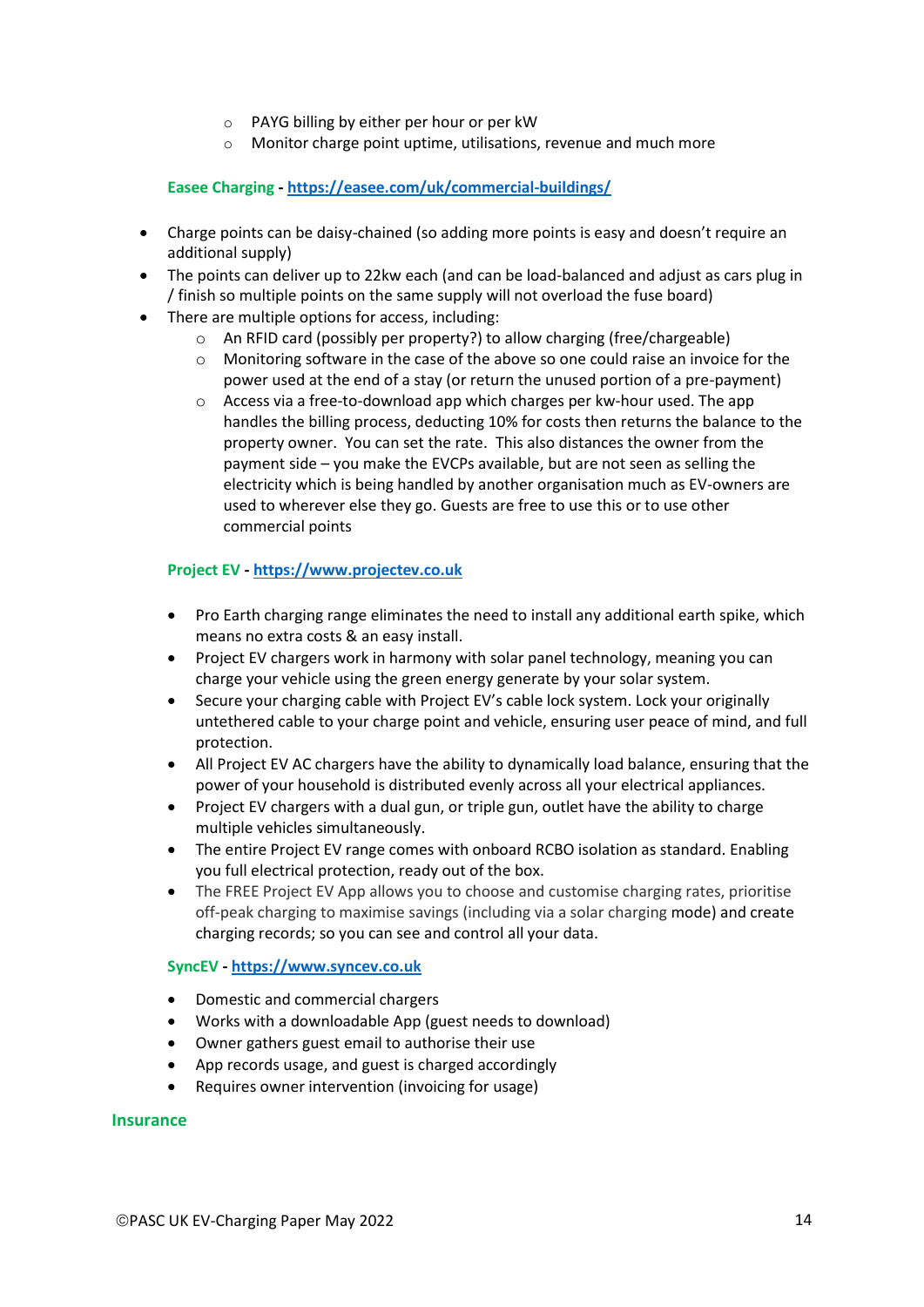Maintaining your insurance cover whilst offering EV charging points is an important consideration, so it's probably worth starting here with a note from a sample insurer, (the biggest risk is Fire), as covered in the early part of the Gallagher Cottagesure Document:

*The majority of electrical fires are caused by incorrect use or poor maintenance of electrical installations and equipment. 26% of accidental fires in the UK are attributed to faulty equipment and their leads. The Electricity at Work Regulations 1989 requires that all electrical systems shall be of such design, construction and installation as to prevent danger.*

*Electric Vehicle Charging*

*The increasing use of electric vehicles has necessitated the provision of charging facilities which, if not managed appropriately, can introduce ignition sources and additional risks into the premises.* 

*All chargers, not fitted with a 13amp plug, should be installed by a competent electrician such as those recognised by the NICEIC, the Electrical Contractors Association (ECA), the National Association of Professional Inspectors and Testers (NAPIT), or SELECT in Scotland. Where 13amp standard plugs are in use dedicated external sockets, suitable for the environment, should be provided.* 

*All chargers and associated equipment should be installed, used and maintained in accordance with the manufacturer's instructions. Servicing and maintenance should be carried out by a competent engineer.* 

*The installation/provision of Residual Circuit Devices (RCD's) should be considered* 

*Further information can be found in the document "RC59 – Risk Control – Fire Safety when Charging EV's on the link here: <https://bit.ly/3xso6rK>*

Under Electrical Provisions the RISC Document says:

- Where rapid charging points known as DC fast charge and operating at 500V DC are provided, they should be clearly differentiated from conventional charging points because of the hazards associated with the direct current. (5.5.2)
- A circuit intended to supply an electric vehicle must be fit for purpose and suitable for the electrical load. The circuit should be dedicated to the use of the chargers, and not be part of a ring main or used for other purposes. (5.5.5)
- An RCD should be installed by a competent electrician as additional protection for vehicle charging supplies.

There is lots more in there suggesting that doing this properly is a really good idea. We asked our electrician, to highlight the problems, particularly with 'charging through a window'.

- 1. The lead can become damaged through regular use, and constantly being taken in and out of a car boot.
- 2. The circuit being plugged into must be a dedicated circuit, and be protected by a 30MA RCD

PASC UK Comment. If you have EV's it should form part of any property Risk Assessment, and Guests should have clear instructions as to use and forbidding charging through windows.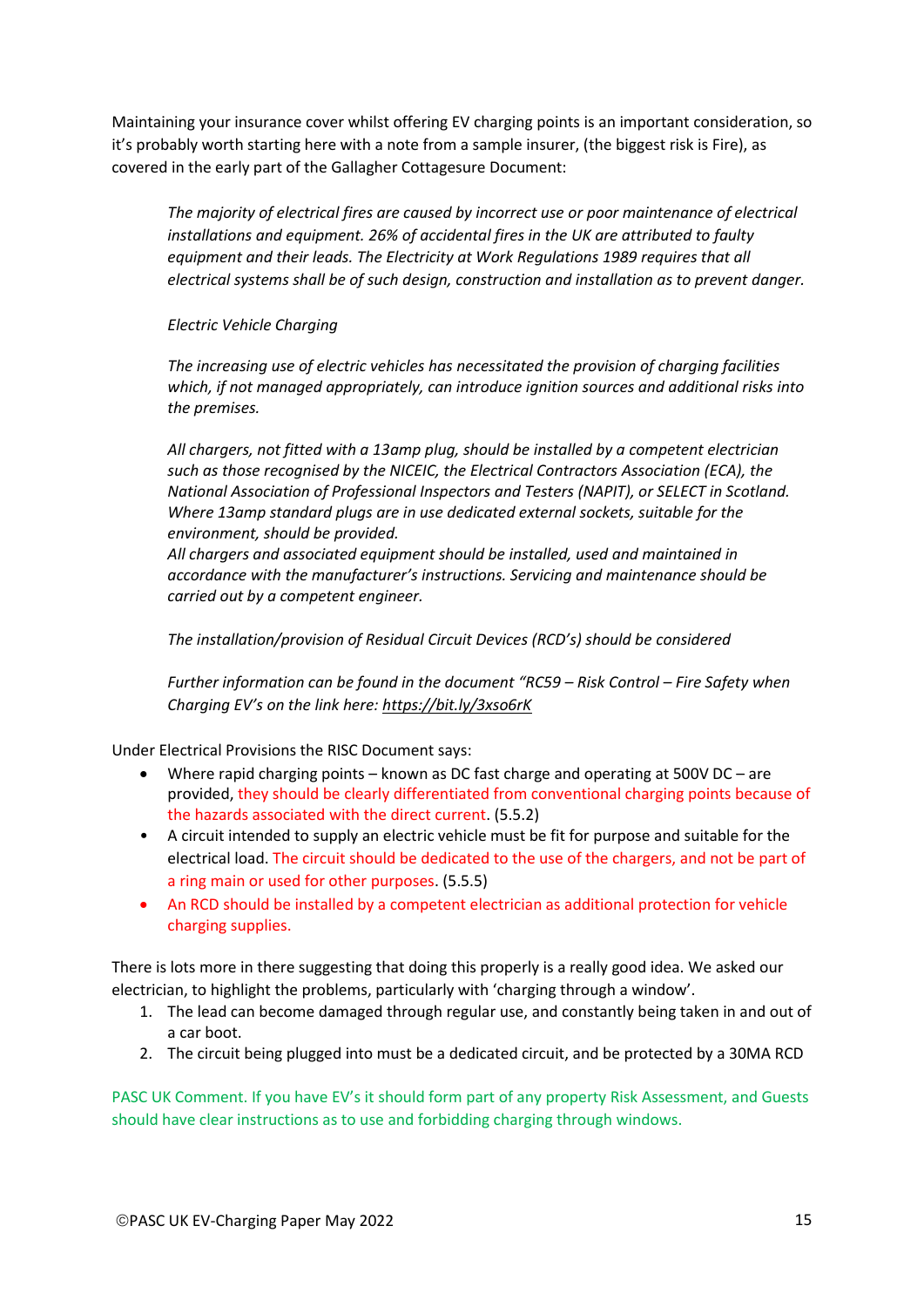For further safety information on the use of "Granny charging" cables, please see the following video:

# <https://youtu.be/No04dF7cwDc?t=306>

Installing these devices properly is a must, you could well be putting guests and your property at risk otherwise, with the additional risk of not being covered by insurance.

If anything happened as a result of an insufficient or faulty installation to the Guest's vehicle, or they tripped over cable, Guests will soon forget any ease of charging or free electricity as they sue for damages. This is when you need your insurers and your liability cover to come into effect.

It is well worth while explicitly forbidding the charging of EV's through windows at your property in your Terms and Conditions.

For further money saving advice the same video linked above for safety information, shows some calculations regarding charging EV's, but it is a little outdated and you will need to use your own tariff costs in any calculation you do.

# <https://youtu.be/No04dF7cwDc>

# **Appearing on maps**

There are pros and cons off appearing on the various EV map sites. The general consensus from the feedback from Members is don't. Many have reported EV drivers suffering from 'rangitis' desperation in the middle of the night and ringing to try and get their car charged. Appearing on maps such as the Tesla map is possible with a note that it is for customers only, but we have also had late night desperation calls.

Much better to make sure that at least some of the sites that you advertise your property on has a search option for EV's.

If you did want to advertise on these maps here are some examples. Members have noted that getting off some of these once on can be tricky.

<https://www.zap-map.com/> <https://www.carwow.co.uk/electric-cars/charging-points#gref> [https://www.plugshare.com](https://www.plugshare.com/) [https://www.tesla.com/en\\_GB/supercharger](https://www.tesla.com/en_GB/supercharger)

There is a page on the Tesla site that allows you to apply to become a Tesla partner. They used to be very proactive in supporting installations, now they ask the direct questions as to 'what value will you bring to Tesla?' Bottom of this page: [https://www.tesla.com/en\\_GB/charging](https://www.tesla.com/en_GB/charging)

Tesla owners use the Tesla charging map and you can specify for 'patrons only.'

# **Investment in Car Chargers is Reclaimable.**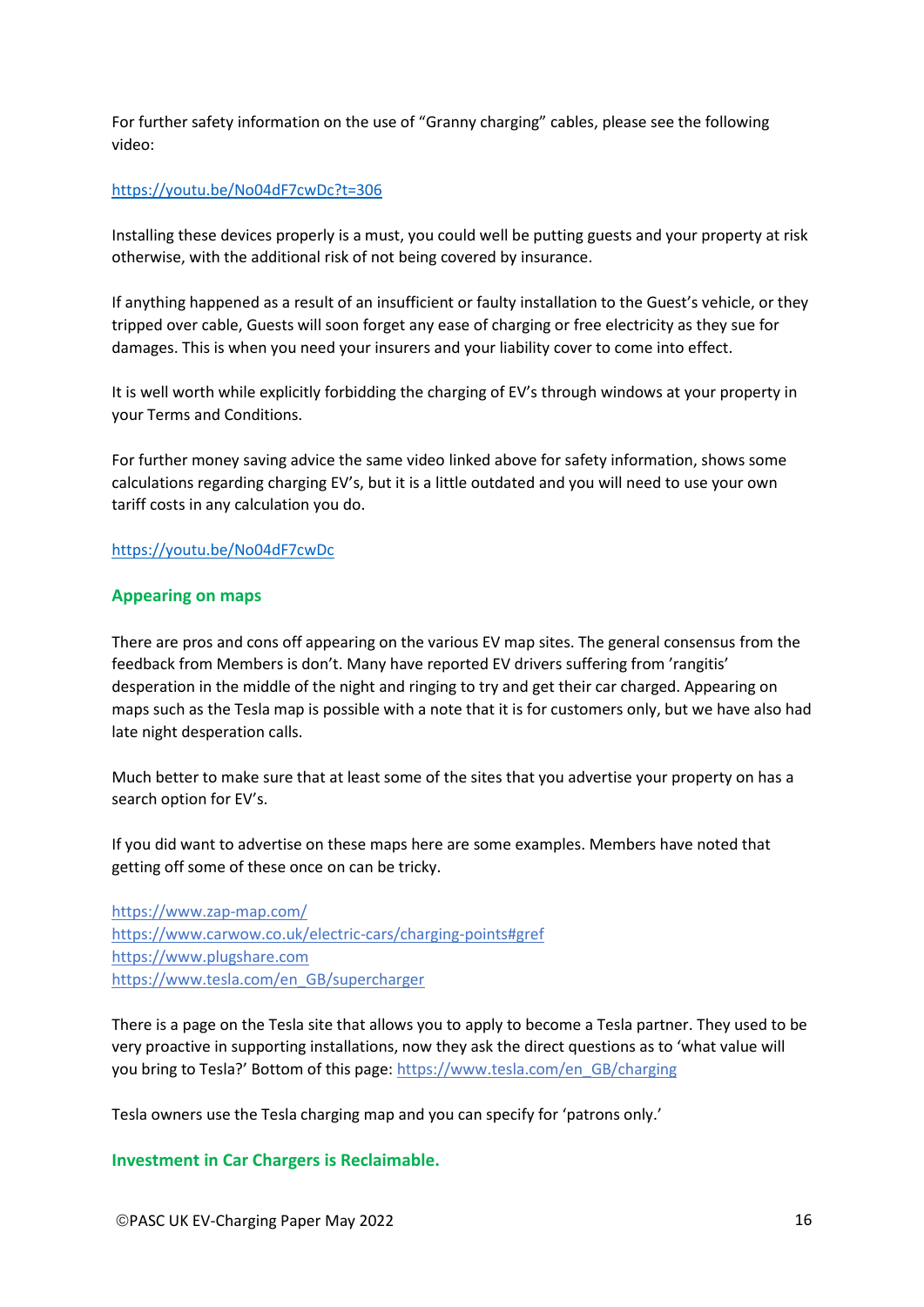Finally, our accountant tells us that there is 100% tax deduction for the costs incurred in the year of installation for EV charging points at a business.

# **How to join the PASC UK Buying Club**

The Buying Club is only available to paid up PASC UK Members. There will be no additional fee for Members to join the Club, and almost 700 have already signed up.

To take part in the scheme, which is free to PASC UK paid Members, all you need to do is register your interest here:<https://www.purchasingforbusiness.co.uk/>

You will receive a simple form asking for your business details. When putting in your business name, put PASC UK afterwards. e.g., Higher Wiscombe Ltd/PASC UK. This will help Gurvinder and his team spot that you are PASC UK Members and send through a list to us for confirmation.

As soon as we confirm that you are members, you will be contacted by the Buying Club and get your discount cards.

The list includes the following:

- 5% Screwfix Discount
- 10% B&Q discount
- Beds (Mattisons & Sleepeezee)
- Bedding (Gailarde & Star Linen)
- Small appliances (Stearn Electrics)
- Janitorial & Cleaning (Pattersons & Alliance)
- Electric Vehicle Charging (ROLEC
- Hot Tubs (Master Spa's)
- Card Processing (Worldpay)
- Outdoor Furniture (LeisureBench)
- Lighting (The Light Solution)
- Inventory & welcome packs (Pattersons)
- Sofa Beds (Hall & Letts)

# **Useful Notes**

1/ Here's a guide to calculating how much energy each type of Electric Vehicle takes to charge, from which you can the extrapolate costs of charging. <https://ev-database.uk/cheatsheet/useable-battery-capacity-electric-car>

2/ Here's a guide for those thinking about buying an electric vehicle from Honest John. <https://www.honestjohn.co.uk/guides/best-electric-cars/>